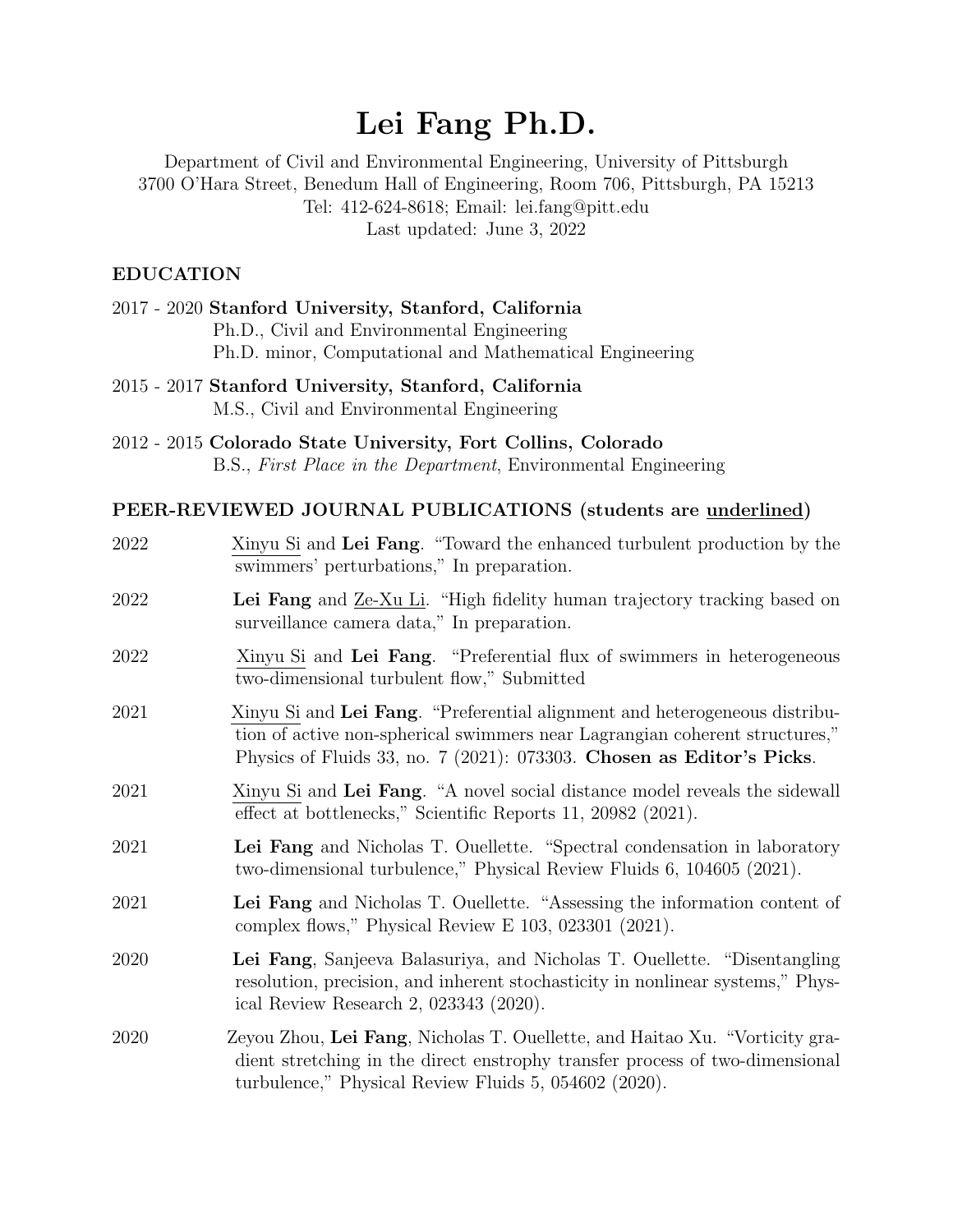- 2019 Lei Fang, Sanjeeva Balasuriya, and Nicholas T. Ouellette. "Local linearity, coherent structures, and scale-to-scale coupling in turbulent flow," Physical Review Fluids 4, 014501 (2019).
- 2019 Lei Fang and Nicholas T. Ouellette. "Transport across a bathymetric interface in quasi-two-dimensional flow," Physical Review Fluids 4, 064501 (2019).
- 2018 Lei Fang and Nicholas T. Ouellette. "Influence of lateral boundaries on transport in quasi-two-dimensional flow," Chaos 28, 023113 (2018). Chosen as a Featured paper in Chaos, and summarized in an AIP Scilight.
- 2017 Lei Fang and Nicholas T. Ouellette. "Multiple stages of decay in twodimensional turbulence," Physics of Fluids 29, 111105 (2017).
- 2016 Lei Fang and Nicholas T. Ouellette. "Advection and the efficiency of spectral energy transfer in two-dimensional turbulence," Physical Review Letters. 117, 104501 (2016).

# CONFERENCE PROCEEDING (students are underlined)

| $2021\,$ | Xinyu Si and Lei Fang. "Preferential alignment and heterogeneous distribu-<br>tion of active non-spherical swimmers near Lagrangian coherent structures,"<br>American Geophysical Union Fall Meeting, December 13-17, New Orleans,<br>Louisiana, USA                 |
|----------|----------------------------------------------------------------------------------------------------------------------------------------------------------------------------------------------------------------------------------------------------------------------|
| 2021     | Lei Fang and Xinyu Si. "Preferential alignment and heterogeneous distribu-<br>tion of active non-spherical swimmers near Lagrangian coherent structures,"<br>The 74nd Annual Meeting of the APS Division of Fluid Dynamics, November<br>21-23, Phoenix, Arizona, USA |
| 2019     | Lei Fang and Nicholas T. Ouellette. "Enhanced Spectral Transfer in Weakly<br>Mixing Regions of a Turbulent Flow," The 72nd Annual Meeting of the APS<br>Division of Fluid Dynamics, November 23-26, Seattle, Washington, USA                                         |
| 2019     | Nicholas T. Ouellette, Lei Fang and Sanjeeva Balasuriya. "Disentangling<br>Resolution, Precision, and Inherent Stochasticity in Fluid Mixing," The 72nd<br>Annual Meeting of the APS Division of Fluid Dynamics, November 23-26,<br>Seattle, Washington, USA         |
| 2018     | Lei Fang, Nicholas T. Ouellette and Sanjeeva Balasuriya. "Local linearity,<br>coherent structures, and scale-to-scale coupling in turbulent flow," The 71st<br>Annual Meeting of the APS Division of Fluid Dynamics, November 18-20,<br>Atlanta, Georgia, USA        |
| 2017     | Lei Fang and Nicholas T. Ouellette. "Multiple stages of decay in two-<br>dimensional turbulence," The 70th Annual Meeting of the APS Division of<br>Fluid Dynamics, November 19-21, Denver, Colorado, USA                                                            |
| 2016     | Nicholas T. Ouellette and Lei Fang. "Advection and the efficiency of spectral<br>energy transfer in two-dimensional turbulence," The 69th Annual Meeting                                                                                                             |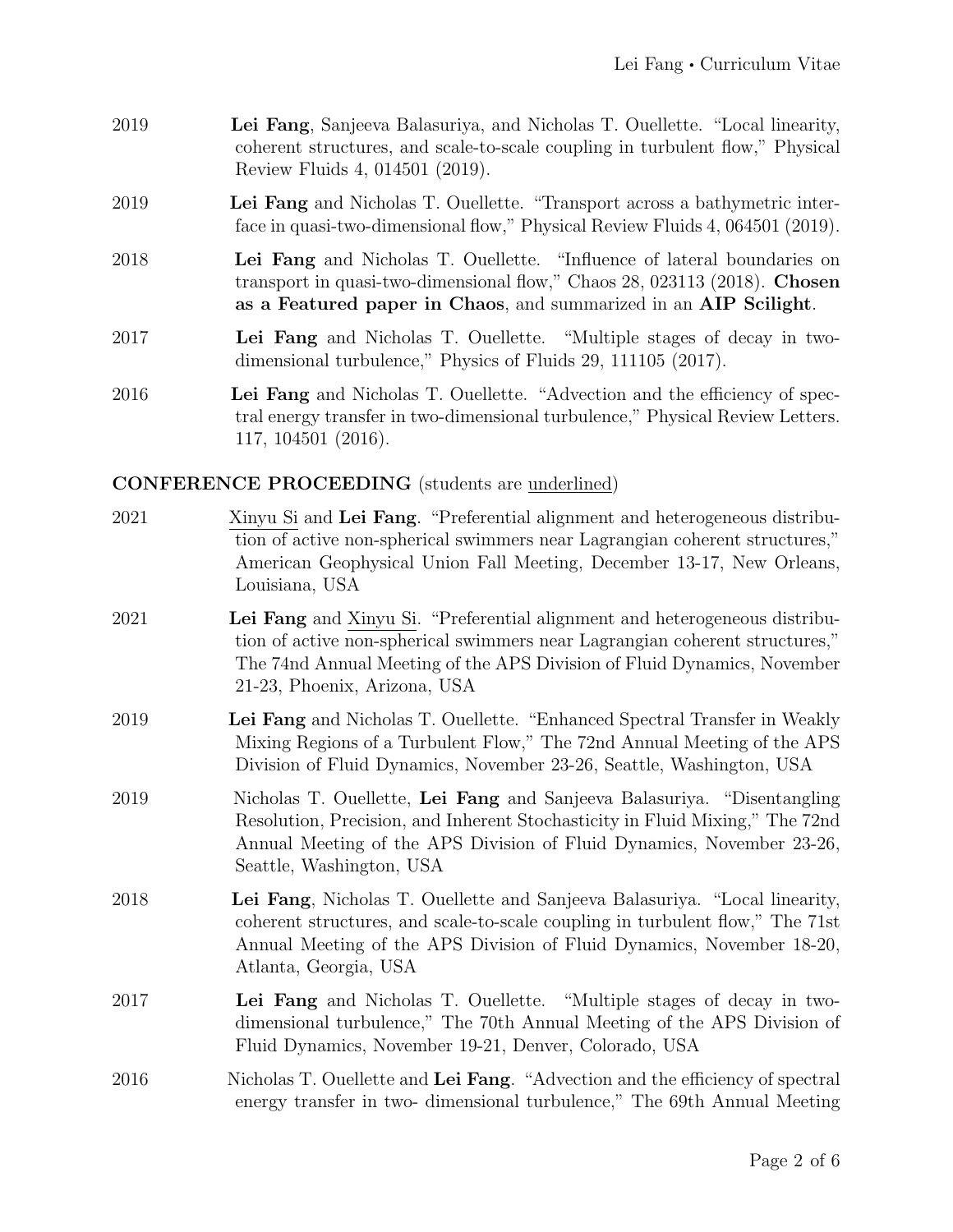of the APS Division of Fluid Dynamics, November 20-22, Portland, Oregon, USA

#### INVITED TALKS

- 2022 Lei Fang. "Preferential alignment and heterogeneous distribution of active non-spherical swimmers near Lagrangian coherent structures," School of Civil Engineering and Transportation, South China University of Technology, January 6, Guangdong, China
- 2021 Lei Fang. "Preferential alignment and heterogeneous distribution of active non-spherical swimmers near Lagrangian coherent structures," Department of Civil and Environmental Engineering, Carnegie Mellon University, October 10, Pennsylvania, USA
- 2021 Lei Fang. "Preferential alignment and heterogeneous distribution of active non-spherical swimmers near Lagrangian coherent structures," Department of Mechanical Engineering, University of Massachusetts, Dartmouth, March 26, Massachusetts, USA
- 2020 Lei Fang. "Preferential alignment and heterogeneous distribution of active non-spherical swimmers near Lagrangian coherent structures," Department of Mechanical Engineering, University of New Hampshire, December 11, Durham, New Hampshire, USA
- 2020 Lei Fang. "Coherent Dynamics in Model Geophysical Flows," Rowland Institute at Harvard, January 30, Cambridge, Massachusetts, USA
- 2020 Lei Fang. "Coherent Dynamics in Model Geophysical Flows," Department of Civil and Environmental Engineering, University of Pittsburgh, January 9, Pittsburgh, Pennsylvania, USA
- 2019 Lei Fang. "Coherent Dynamics in Model Geophysical Flows," Department of Mechanical Engineering, University of California, Berkeley, October 25, Berkeley, California, USA

# ACADEMIC POSITIONS

2020 - present Assistant Professor (tenure track) Department of Civil and Environmental Engineering, University of Pittsburgh

2016 - 2020 Graduate Research Assistant Department of Civil and Environmental Engineering, Stanford University Advisor: Prof. Nicholas T. Ouellette supported by the U.S. NSF under Grant No. CMMI-1563489

#### 2014 Summer Research Assistant Colorado State University, Engineering Research Center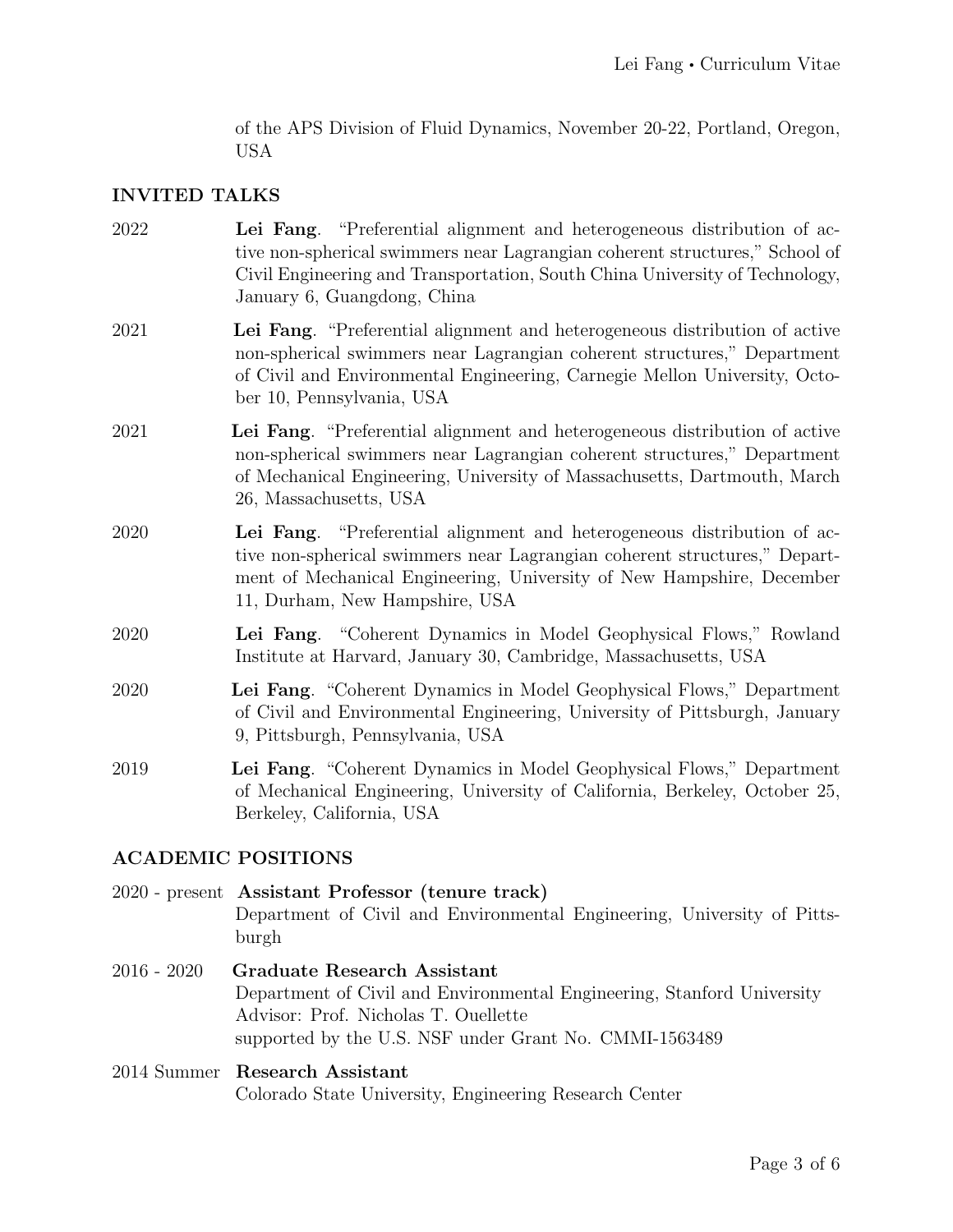# RESEARCH FUNDING

| $2022 - 2026$ | Department of Defense: W911NF2220001<br>Testing & Evaluation for Soldier-device Teaming Compatibility, Vulnerabil-<br>ity, and Durability in Emergent Situations (\$1,175,000, equally shared with<br>Prof. Amin Rahimian) |
|---------------|----------------------------------------------------------------------------------------------------------------------------------------------------------------------------------------------------------------------------|
| $2022 - 2024$ | <b>National Science Foundation: CMMI-2143807</b><br>Toward the Two-way Coupling between Active Matter and Transport Barri-<br>ers ( \$360,828)                                                                             |
| $2022 - 2023$ | University of Pittsburgh Momentum Fund<br>Toward the Two-way Coupling between Active Matter and Transport Barri-<br>$ers (\$16,000)$                                                                                       |
| $2021 - 2022$ | University of Pittsburgh Momentum Fund<br>Data Mining Approaches to Understand Tensor Properties in Turbulent Cas-<br>cade $(\$16,000)$                                                                                    |

# RESEARCH EXPERIENCES AND INTERESTS

Coherent transport in geophysical flows

Turbulence dynamics

Active matter in complex flows

Microplastics are air-sea interface

Crowd dynamics

Developing physical tools for flow structure probing (Linear Neighborhood and Dynamical Linear Neighborhood)

# COURSES TAUGHT

Introduction to Water Resources Engineering Fluid Mechanics

# MENTORSHIPS AND LAB ALUMS

#### Postdoctoral Researchers

2022 - now Ayan Banerjee, University of Pittsburgh Research Focus: The micro-plastic flux at the air-sea interface 2022 - now Mingming Ge, University of Pittsburgh Research Focus: Three-dimensional turbulent-resolved measurement of expiration plumes

#### Ph.D. Students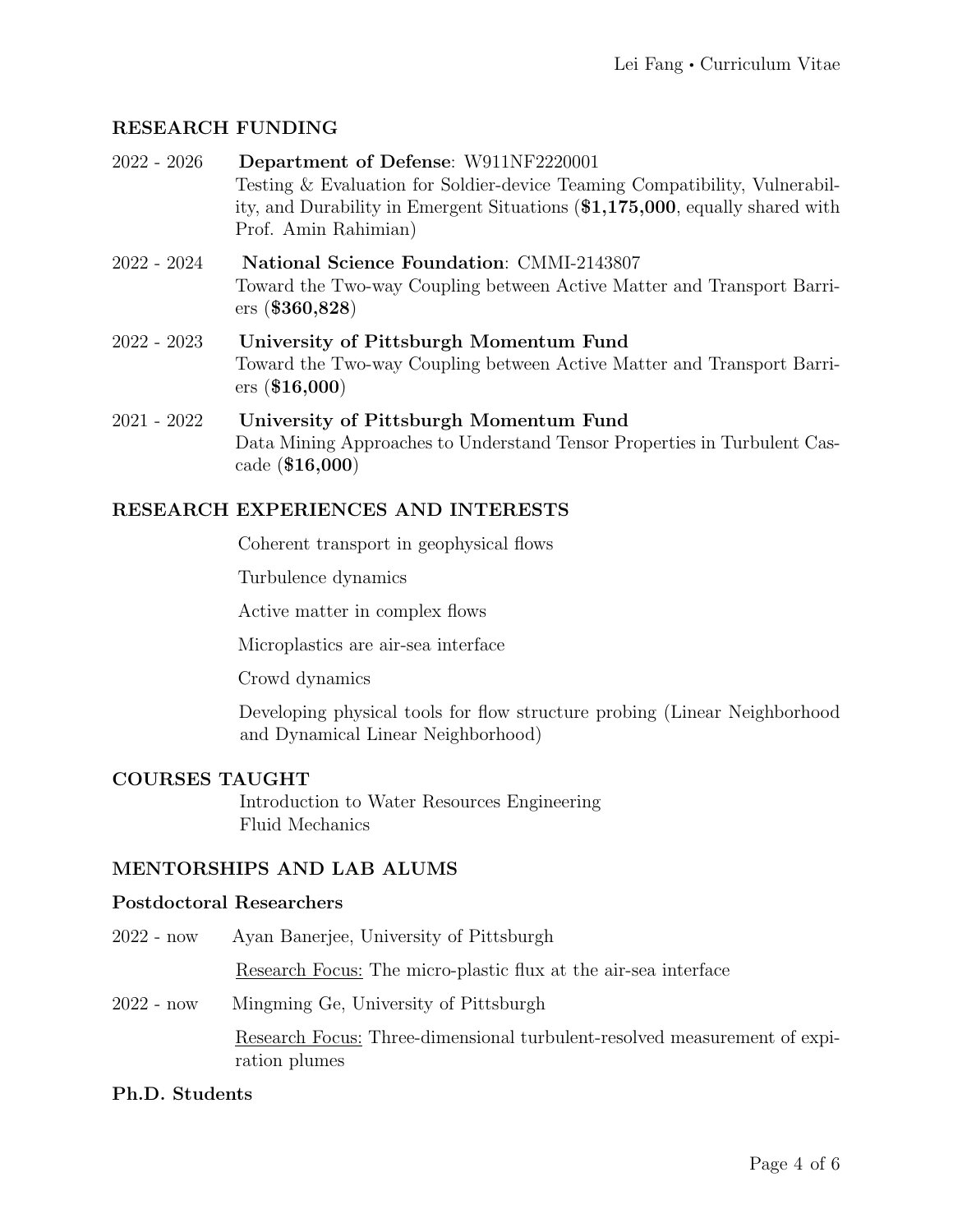| $2022 - now$ | Ze-Xu Li, University of Pittsburgh                                                                                                                      |
|--------------|---------------------------------------------------------------------------------------------------------------------------------------------------------|
|              | Research Focus: On the individual-level perceptual coupling in social-distanced<br>crowds: the measurement, mathematical characterization, and modeling |
| $2020 - now$ | Xinyu Si, University of Pittsburgh                                                                                                                      |
|              | Research Focus: Toward the two-way coupling between active matter and<br>transport barriers                                                             |

#### Master Student

| 2022 | Xinyue Yuan, University of Pittsburgh |
|------|---------------------------------------|
|      | Mentoring Content: Bubble tank design |

# Undergraduate Students

| 2022 | Wenhe Ma, University of Pittsburgh                                                                                                                                                                                                                        |
|------|-----------------------------------------------------------------------------------------------------------------------------------------------------------------------------------------------------------------------------------------------------------|
|      | Mentoring Content: Human crowd measurement                                                                                                                                                                                                                |
| 2022 | Tianyi Bi, University of Pittsburgh                                                                                                                                                                                                                       |
|      | Mentoring Content: Human crowd simulation                                                                                                                                                                                                                 |
| 2022 | Brandon Chai, University of Pittsburgh                                                                                                                                                                                                                    |
|      | Mentoring Content: Brandon Chai is a undergraduate student who received<br>Mascaro Center for Sustainable Innovation (MCSI) summer research grant.<br>I mentor they to study the locomotion of bacteria.                                                  |
| 2022 | Melina Hudson, Ammie Faunce, Jack Richards Logan Dyer and Jessica<br>Scheler, University of Pittsburgh                                                                                                                                                    |
|      | Mentoring Content: Bubble curtain technology for plastic recycling                                                                                                                                                                                        |
| 2021 | Jamison Beveridge, University of Pittsburgh                                                                                                                                                                                                               |
|      | Mentoring Content: Jamison Beveridge (they) is a undergraduate student<br>who received Mascaro Center for Sustainable Innovation (MCSI) summer re-<br>search grant. I mentor they to study the transport of non-spherical swimmers<br>in the ocean flows. |

#### PROFESSIONAL MEMBERSHIPS

- 2016 present Member, American Physical Society
- 2021 present Member, American Geophysical Union

# PROFESSIONAL SERVICE

2021 Primary convener and chair for American Geophysical Union Fall Meeting Session OS013-I-I. Non-spherical Swimmers in the Ocean